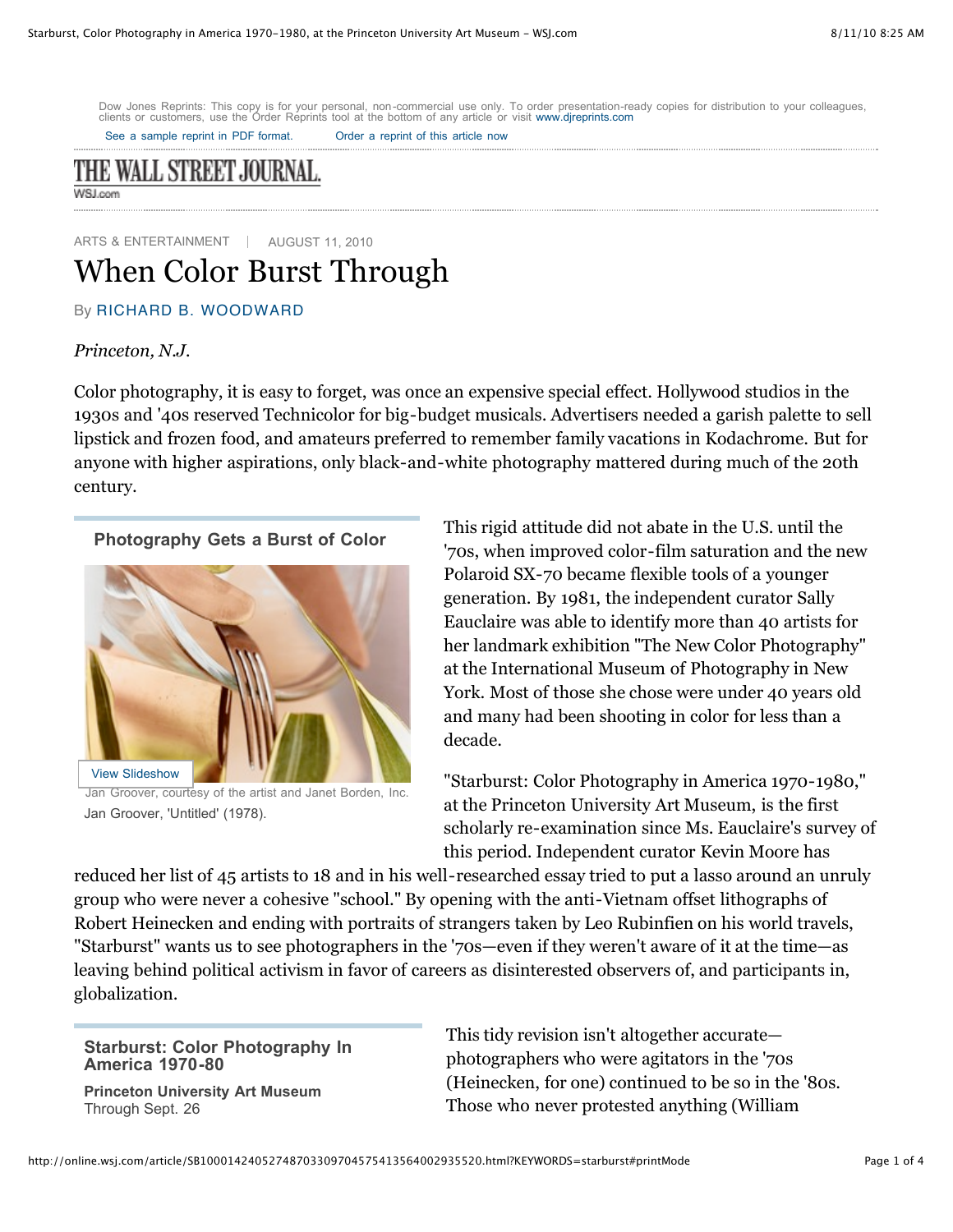Eggleston) went about their business as before. But Mr. Moore improves on the 1981 show in several ways, not least in his careful selection of pictures.

A wall in the lobby of earlier 20th-century prints offers a historical prologue. What had been done in black-and-white, represented here by Dorothea Lange, Minor White, Robert Frank, Diane Arbus and Garry Winogrand, was more exciting and diverse than anything yet done in color, as the stately prints by Eliot Porter and Ernst Haas attest. Color was slow; color was costly.

Then, in the first room we encounter Heinecken's bawdy satires on war, sex, race and consumerism in America, and the fun begins. In a series circa 1970 he superimposed an image of a Vietcong soldier, holding two decapitated heads, over a series of ads from women's magazines. Heinecken and Les Krims, represented around the corner by a group of Polaroids in which naked or topless women perform absurdist stunts—stretching bubble gum with the heel of a shoe and the nipple of a breast—often dared feminists to object. More than a few obliged them.

In Ms. Eauclaire's group show, Mr. Eggleston had more prints than anyone else. His one-man debut at the Museum of Modern Art in 1976 had sharply divided critics but granted an institutional imprimatur to color. His influence since has been unrivaled. This time around, though, Stephen Shore emerges as the central figure, both for his playful ideas about photographing in series and for the enduring integrity of his large-format urban landscapes.

It's too bad the reinstallation here of his 1972 New York gallery show, "American Surfaces"—a record of a road trip in 312 snapshots—was too large to be embedded in the cramped Princeton galleries and is orphaned in the lobby. The 3-by-5-inch prints wind around three walls, demonstrating the diaristic possibilities of picture-taking with a small camera as well as its tendency to aggrandize trivia and flatten relationships, leaving narrative threads loose rather than laced up. The series transmits with perfect fidelity the knockabout mood of friends on a purposeless journey around America, including Mr. Shore's native New York City, a trip that ends without the melodrama of period pieces such as "Easy Rider."

Time has been kind to several bodies of work. The mockery in Neal Slavin's group portraits—of a Star Trek convention, a Miss USA pageant, a meeting of a gun club—has been replaced by an empathetic air of awkward, shared mortality. The same could be said of the characters that drift through Mitch Epstein's and Mr. Rubinfien's portraits. The expert selection highlights their *sprezzatura* with color, as if they had been using it all their lives.

Other artists look less relevant now than a quarter-century ago. The still lifes of Jan Groover were extravagantly praised in the '70s because, as Mr. Moore notes, they seemed so painterly that critics had no trouble legitimizing them as "real art." As formalism has fallen out of favor and Mr. Eggleston's lyrical documentary style has taken hold, Ms. Groover's analytic studies in muted tones of kitchen utensils feel isolated from today's zeitgeist. The Polaroid riddles of Eve Sonneman—the same scenes taken moments apart—have also lost whatever topical urgency they once had.

The breakthrough into color in the '70s deserves this curatorial attention and lately has received it. In 2007 the English photographer and writer Martin Parr mounted a provocative show titled "Colour Before Color" at the Hasted Hunt Gallery in Chelsea. He argued that European and British photographers in the '60s and early '70s produced work the equal of Americans. If the evidence he